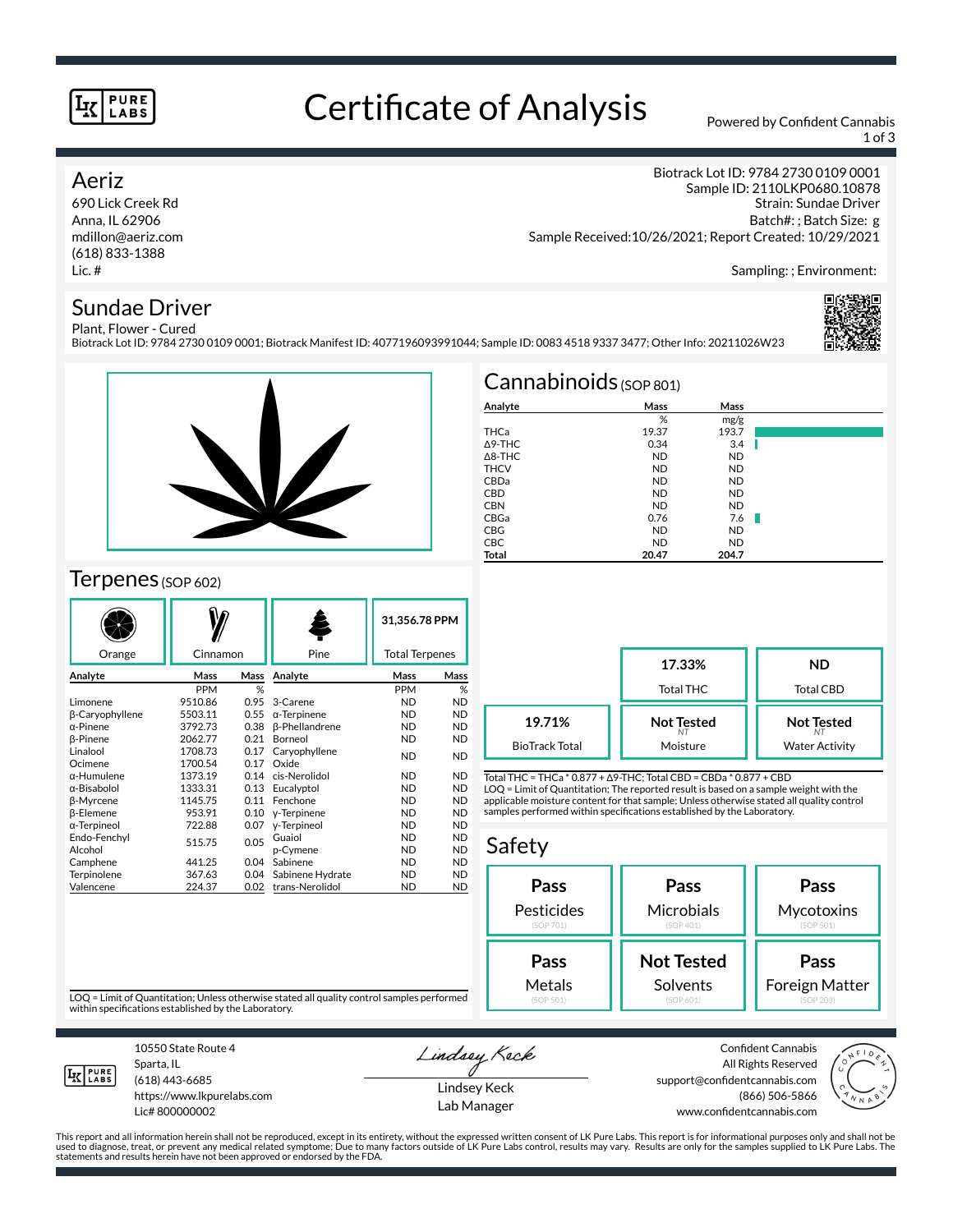#### **PURE LABS**

# Certificate of Analysis Powered by Confident Cannabis

2 of 3

#### Aeriz

690 Lick Creek Rd Anna, IL 62906 mdillon@aeriz.com (618) 833-1388 Lic. #

Biotrack Lot ID: 9784 2730 0109 0001 Sample ID: 2110LKP0680.10878 Strain: Sundae Driver Batch#: ; Batch Size: g Sample Received:10/26/2021; Report Created: 10/29/2021

Sampling: ; Environment:

#### Sundae Driver Plant, Flower - Cured

Biotrack Lot ID: 9784 2730 0109 0001; Biotrack Manifest ID: 4077196093991044; Sample ID: 0083 4518 9337 3477; Other Info: 20211026W23

| <b>Pesticides</b> |     |       |      | Pass          | <b>Microbials</b>                                                                                                                                   |            |       | Pass          |
|-------------------|-----|-------|------|---------------|-----------------------------------------------------------------------------------------------------------------------------------------------------|------------|-------|---------------|
| Analyte           | LOQ | Limit | Mass | <b>Status</b> | Analyte                                                                                                                                             | Limit      | Mass  | <b>Status</b> |
|                   |     |       |      |               |                                                                                                                                                     | CFU/g      | CFU/g |               |
|                   |     |       |      |               | Aerobic Bacteria                                                                                                                                    | 10000      | ND.   | Pass          |
|                   |     |       |      |               | Bile-Tolerant Gram-Negative Bacteria                                                                                                                | 100        | ND.   | Pass          |
|                   |     |       |      |               | Coliforms                                                                                                                                           | 100        | ND.   | Pass          |
|                   |     |       |      |               | E. Coli                                                                                                                                             | $\circ$    | ND.   | Pass          |
|                   |     |       |      |               | Salmonella                                                                                                                                          | $\circ$    | ND.   | Pass          |
|                   |     |       |      |               | Yeast & Mold                                                                                                                                        | 1000       | ND.   | Pass          |
|                   |     |       |      |               | TNTC = Too Numerous to Count; Unless otherwise stated all quality control samples<br>performed within specifications established by the Laboratory. |            |       |               |
|                   |     |       |      |               | <b>Heavy Metals</b>                                                                                                                                 |            |       | Pass          |
|                   |     |       |      |               | Analyte                                                                                                                                             | <b>LOO</b> | Mass  | <b>Status</b> |

| Analyte  | loc        | Mass       | <b>Status</b> |
|----------|------------|------------|---------------|
|          | <b>PPM</b> | <b>PPM</b> |               |
| Arsenic  |            | <b>ND</b>  | Pass          |
| Cadmium  |            | <b>ND</b>  | Pass          |
| Chromium |            | <b>ND</b>  | Pass          |
| Lead     |            | <b>ND</b>  | Pass          |
| Mercury  |            | ND         | Pass          |

LOQ = Limit of Quantitation; Unless otherwise stated all quality control samples performed within specifications established by the Laboratory.

| Mycotoxins   |     |       |            | Pass        |
|--------------|-----|-------|------------|-------------|
| Analyte      | loc | Limit |            | Mass Status |
|              | PPB | PPB   | <b>PPB</b> |             |
| <b>B1</b>    |     | 0.10  | <b>ND</b>  | Pass        |
| <b>B2</b>    |     | 0.10  | <b>ND</b>  | Pass        |
| G1           |     | 0.10  | <b>ND</b>  | Pass        |
| G2           |     | 0.10  | <b>ND</b>  | Pass        |
| Ochratoxin A |     | 0.10  | <b>ND</b>  | Pass        |

LOQ = Limit of Quantitation; Unless otherwise stated all quality control samples<br>performed within specifications established by the Laboratory.

LOQ = Limit of Quantitation; Unless otherwise stated all quality control samples performed within specifications established by the Laboratory.

10550 State Route 4 Sparta, IL

Lindsey Keck

Confident Cannabis All Rights Reserved support@confidentcannabis.com (866) 506-5866 www.confidentcannabis.com



**LK** LABS

(618) 443-6685

https://www.lkpurelabs.com Lic# 800000002

statements and results herein have not been approved or endorsed by the FDA.

Lindsey Keck Lab Manager

This report and all information herein shall not be reproduced, except in its entirety, without the expressed written consent of LK Pure Labs. This report is for informational purposes only and shall not be<br>used to diagnos